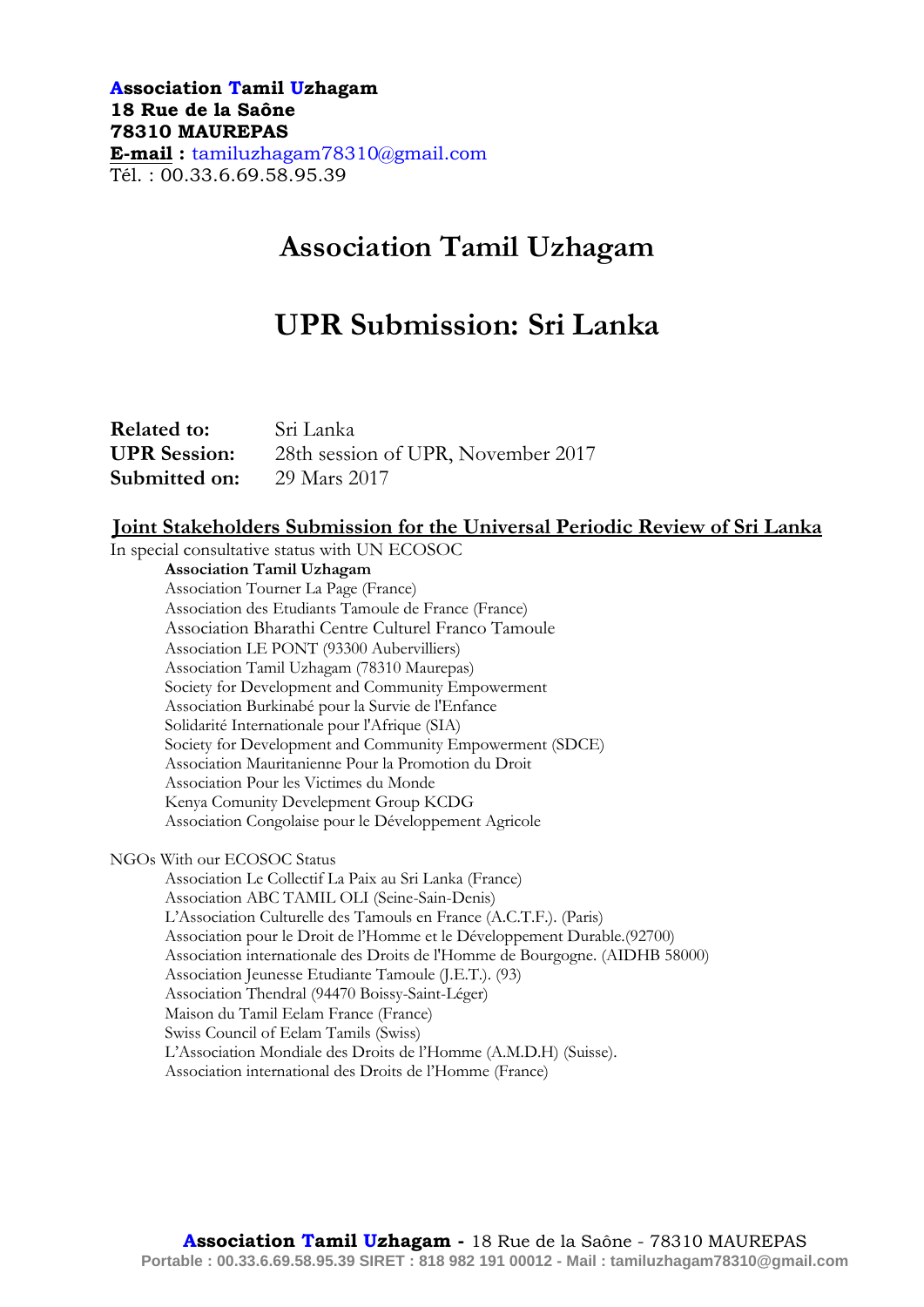## **Northern Provincial Council Jaffna: RESOLUTION ON THE NEED FOR AN INTERNATIONAL MECHANISM**

**Acknowledging** the long standing efforts of United States, India along with the international community in securing justice, rights, peace and security to this troubled Island

**Recognizing** the efforts of the international community through the TINHRC process towards Investigating and ensuring justice, accountability for mass human rights' violations committed from 2l February 2002 until 15 November 2Oll

**Noting** the statements made by the Chairman and Councilors of this Northern Provincial Council on the need for an independent, international investigative mechanism

**And further noting** the demand of the victims, most of whom call this Province their home, for an independent, international investigation

**Highlighting** the fact that victims of human rights' violations are spread across many countries

### **We wish to bring the following to the attention of the International Community, member states of the UNHRC and Human Rights, Activists:**

Sri Lanka has had a long and blighted history of human rights violations which initially manifested as discrimination against the Tamil minorities and over the course of six decades evolved into a full blown civil war marked by mass atrocities. In our Resolution passed on l0th February 2015, we characterized the treatment and continuous killings of Tamil people in Sri Lanka in the years since the independence of the country in 1948 as amounting to genocide under the Genocide Convention and under International Law. Under the Genocide Corivention, the State of Sri Lanka bears responsibility for such Genocide. Under International Law, as codified in the Rome Statute of the International Criminal Code, actual perpetrators are responsible for the acts of genocide they had committed. The treatment of the Tamils by the Armed Forces and other agents of the Government of Sri Lanka involve the commission of other international crimes including crimes against humanity, torture, rape, enforced disappearances and the seizure of civilian land. The Council awaits the Report of the OISL of the United Nations High Commissioner on Human Rights to be released on september 2015 which is due to identify the nature of the crimes committed and possibly, the alleged perpetrators.

In this context, we the members of the Northern Provincial Council believe that the trial of the alleged perpetrators should not take place through any mechanism instituted by the Government of Sri Lanka (GOSL) as a State also incurs responsibility for the acts of its agents. Under these circumstances, the trial of the perpetrators of international crimes by a domestic mechanism, would be a travesty of justice as it would amount to the potentially guilty Government trying its own agents, thereby violating the prohibition in the maxim nemo iudex in sua causa.

Furthermore on a legal dimension also no domestic law prescribes these international crimes. Trial under new legislation will offend the prohibition of ex post facto prosecutions contained in the maxim nullum crimen sine lege. (There is no crime without a Law). 1The argument that Article 13(6) can cure the defect as it states that crimes against general principles are incorporated in Sri Lankan law is contentious as international crimes depend largely on international treaties and customary international law. The constitutionality of such a process becomes doubtful. It also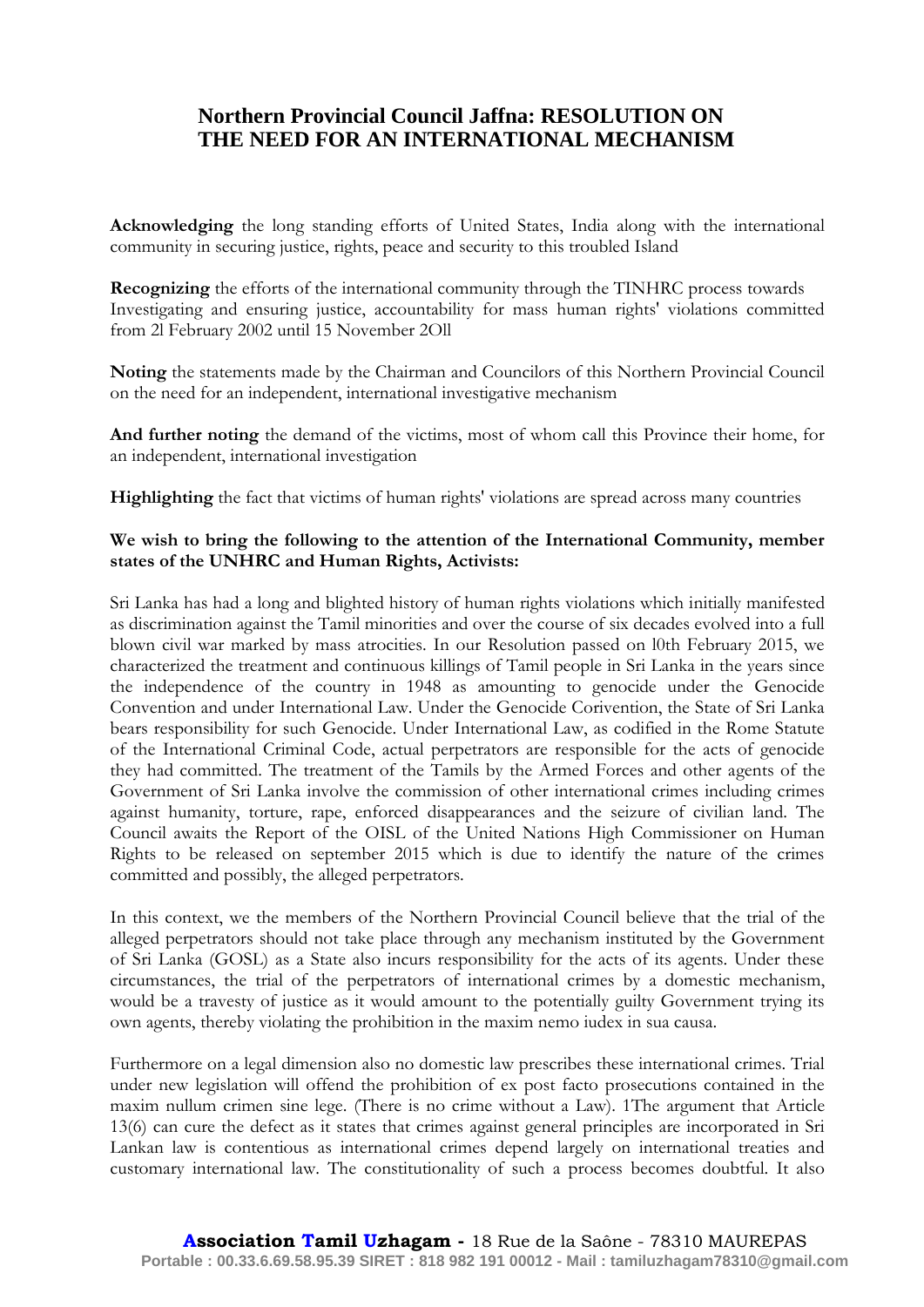becomes doubtful as, under the constitution, foreign judges cannot be appointed to exercise jurisdiction within Sri Lanka in respect of domestic crimes stated in domestic legislation.

This Council wishes to emphasise that Sri Lanka's descent into grave human, political and social rights' violations was precipitated and reinforced by the failure of key pillars of State which were meant to protect and serve its citizens. The prolonged decline in the political culture and political will of the State and the failure of key institutions of Justice, law and order, i.e. Judiciary, police and the armed forces, ensured that impunity became the new norm in Sri Lanka. The Tamil community bore the full brunt of this new norm at all levels of its existence.

The prejudice among the members of the Judiciary against the minorities has been well recorded both by international organizations like the International Bar Council and by Sinhalese lawyers like Jayantha de Almeida Guneratne, Kishali Pinto Jayawardene and Gehan Gunatilleke in their publication The Judicial Mind – Responding to the Protection of Minority Rights. Similarly International Independent Group of Eminent Persons (IIGEP) who were nominated by international donor countries and the government of Sri Lanka and vested with a wide mandate to observe all investigations and inquiries conducted by and on behalf of the Commission of Inquiry into 17 atrocities, on resigning, cited reasons which aptly captured the long history of failures on the part of the State and the entrenched institutional flaws. The reason cited by IIGEP included the lack of political will, transparency and timeliness in the proceedings, non-corporation of state bodies and lack of victim/witness protection among other things as reasons for its failure.

For these reasons, the Council calls upon the International community to set up an international tribunal to try those alleged to have committed international crimes against the Tamil People in Sri Lanka. We urge the new leaders of the Sri Lankan government to be courageous enough to work with the International community to set up a credible international mechanism which will deliver justice and put this nation on a path of meaningful reconciliation.

1. This principle was accepted by the Privy Council in one of the trial at bar cases in Ceylon.

Justice C.V.Wigneswaran Chief Minister Northern Provincial Council Jaffna

**Justice Canagasabapathy Visuvalingam Vigneswaran**, is a Sri Lankan Tamil lawyer, judge and politician. He was a magistrate and a judge of the District Court, High Court, Court of Appeal and Supreme Court. He is the current Chief Minister of the Northern Province.

**Northern Provincial Council** (Tamil: வட மாகாண சபை Vata Mākāṇa Capai; NPC) is the provincial council for the Northern Province in Sri Lanka. In accordance with the Sri Lankan constitution, NPC has legislative power over a variety of matters including agriculture, education, health, housing, local government, planning, road transport and social services. The constitution also gives it powers over police and land but successive central governments have refused to devolve these powers to the provinces. NPC has 38 members elected using the open list proportional representation system.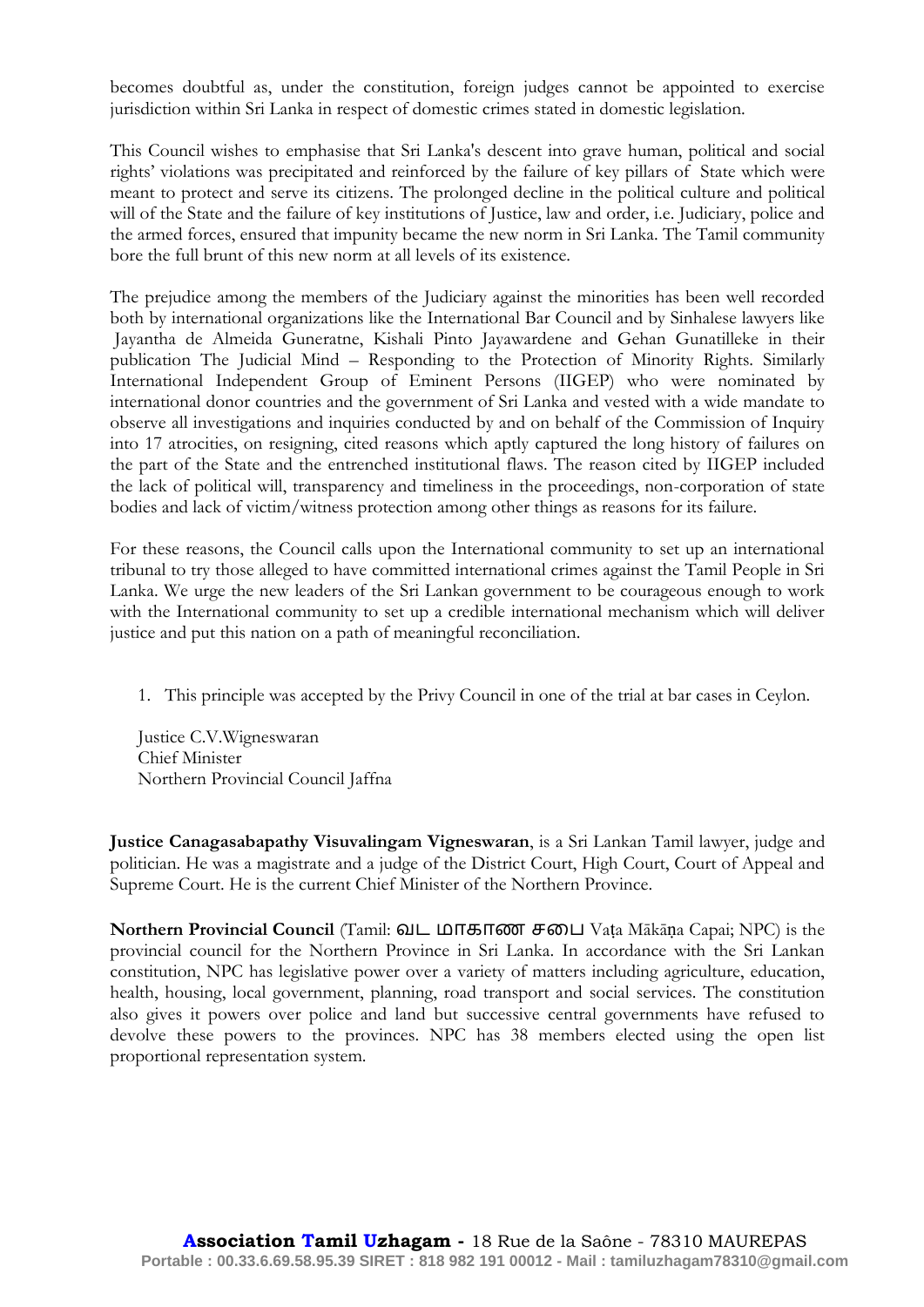# **Recommandations**

- a. Take immediate measures to demilitarize North and East and hand over lands (occupied by the military for over 25 years) to their rightful owners without any further delay. Also the Tamil people of the North East must be given access to their residential and agricultural lands to engage in economic and livelihood activities
- b. Having violated international humanitarian law and engaging war crimes the Relevant UN bodies must urge the Government of Sri Lanka to sign the Rome Statute in order to ensure justice and accountability to the victims of such heinous crimes under the International Criminal Court.
- c. Endorse the Tamil genocide resolution of 2015 passed by the Northern Provincial Council in February 2015. The said resolution clearly points out genocide of Tamils became synonymous with the country's policies since it gained independence, and Tamils across the island, particularly in the North-East have been subject to gross and systematic human rights violations, culminating in the mass atrocities committed in 2009. Sri Lanka's historic violations shows over 60 years of state sponsored anti-Tamil pogroms, massacres, sexual violence, and acts of cultural and linguistic destruction perpetrated by the state. The resolution alleged that these atrocities have been perpetrated with the intent to destroy the Tamil people, and therefore constitute genocide. Therefore the acceptance of the Resolution on Genocide of Tamils adopted by the Northern Provincial Council will enable to seek an UN inquiry to investigate the genocide of the Tamil people in Sri Lanka by successive Sri Lankan Governments, and direct appropriate measures at the International Criminal Court outlining the Tamil people had no faith in the domestic commission.
- d. Take immediate steps to fully implement without delay the Resolution 30/1 and the Recommendations of the of the OISL Report.
- e. Measures must be taken to ensure justice for victims of rape and torture which has been the weapon of Sri Lanka's genocide of the Tamil people. Human Rights Watch (HRW) stated such acts of sexual violence perpetrated on Tamil detainees and surrendees by Sri Lankan security forces is deliberate and is premeditated. Such acts of abuses are coercive, designed to intimidate, to instill fear, to extract information, sometimes to extract confessions… This is a deliberate policy. Therefore we urge that an independent international investigation be carried out on Sri Lanka to probe allegations of such abuses.
- f. The United Nations Committee against Torture (CAT) during its review in early December 2016 has urged Sri Lankan government to establish an independent mechanism to investigate allegations of torture and sexual violence during and after the conflict. In delivering its concluding observations the committee said that torture was a common practice is Sri Lanka. Therefore the government of Sri Lanka must be urged to implement the recommendations of the CAT Committee including ensuring that all allegations of unlawful detention, torture and sexual violence by security forces are promptly, impartially and effectively investigated by an independent body... as well as expedite the establishment of the mechanisms called for in Human Rights Council resolution 30/1 and, in particular, a judicial mechanism with a special counsel to investigate allegations of torture, enforced disappearances and other serious human rights violations. The mechanism should include independent judicial and prosecutorial institutions led by individuals known for their integrity and impartiality at the national and international levels.
- g. Perpetrators of war crimes and crimes against humanity must be investigated and brought to justice. The government must ensure that military forces who had perpetrated heinous acts of abuses and crimes must be investigated and not be protected or safe guarded to gain political mileage and to win the support of the Sinhala majority.
- h. Call on the Sri Lankan government to take steps to abide by the Vienna Declaration as well as Durban Declaration and Programme of Action and to let the Tamil people of the island to exercise its inalienable right to self-determination.
- i. Initiate and implement effective witness and victim protection.
- j. Adopt measures to investigate, prosecute and punish those responsible for serious human rights crimes such as enforced disappearances, in accordance with international norms and in a transparent manner.
- k. Facilitate to the Working Group on Enforced and Involuntary Disappearances to victims family without intimidations.
- l. Families of the disappeared are clear in their demands for truth, justice, redress, and guarantees of non-recurrence. It is critical to address the enormous problem of enforced or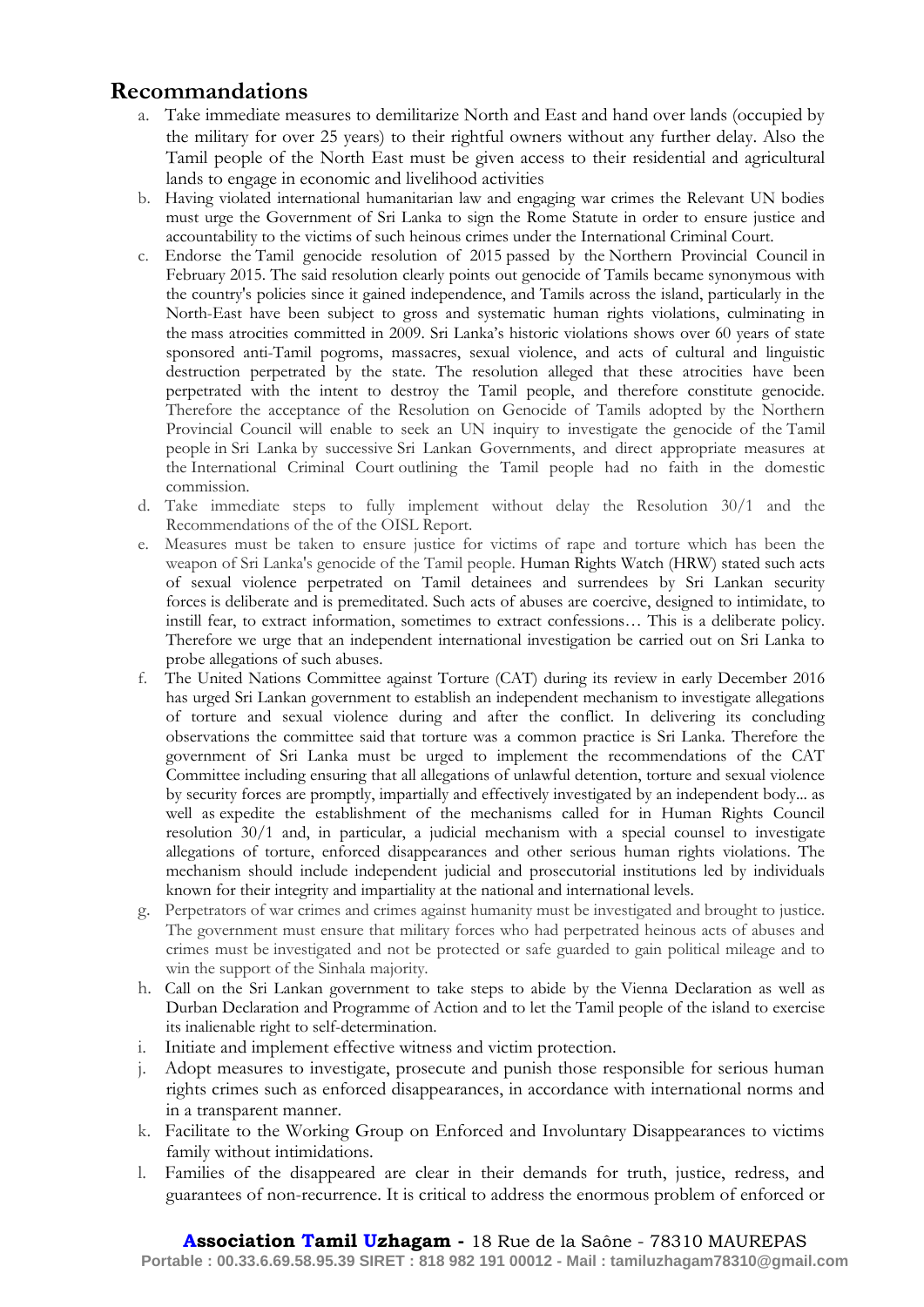involuntary disappearances in Sri Lanka by tracing the missing, determining what happened, and prosecuting those responsible. This will be an important first step in dealing with the past.

- m. Moreover, the State should endeavor to build trust with Tamil Nation affected by war, who are weary about participating in yet another flawed domestic mechanism purporting to address enforced or involuntary disappearances.
- n. The pain and loss suffered by the people is immense and indescribable and therefore, it is important that they should be a part of the transitional justice process especially in formulating the framework of the four reconciliation mechanisms. It is imperative that the Government of Sri Lanka and UN understands the suffering and yearnings of the affected Tamil Nation. If not, search for truth and justice would be just another failure.

### **Anti-Terrorism Legislation**

- o. Repeal the Prevention of Terrorism Act and abolish the system of administrative detention;
- p. Ensure that security measures adopted in the context of armed violence comply with international human rights law;
- q. Release all individuals arrested under emergency or anti-terrorism laws, unless they are charged with recognizable criminal offences and remanded by an independent, regularly constituted court. Any trials must be held promptly and in regularly constituted courts with all internationally recognized safeguards provided.

### **National Human Rights Action Plan**

r. Promptly implement the concrete human rights commitments contained in the National Human Rights Action Plan, particularly those that will protect against ongoing gross violations of human rights and ensure an end to impunity.

### **National Institutions**

s. Strengthen and ensure the independence of human rights institutions such as the National Human Rights Commission,

### **Witness Protection**

t. Initiate and implement effective witness and victim protection, in line with commitments made during the previous review but not yet implemented.

### **Torture and ill-treatment**

u. Implement the recommendations of the Special Rapporteur on torture, including to strengthening legal safeguards for eliminating all forms of ill treatment or torture in prisons and detention centres.

### **Death Penalty**

v. Abolish the death penalty and commute all death sentences to terms of imprisonment.

### **Extrajudicial Executions**

w. Investigate and prosecute all allegations of extrajudicial, summary or arbitrary killings and bring the perpetrators to justice in accordance with international standards.

#### **Impunity**

- x. Take all necessary measures to prosecute and punish perpetrators of violations of international human rights law and humanitarian law.
- y. Stop to protect war criminals and promote them as high level diplomats

### **War crime, Crime against Humanity and Genocide**